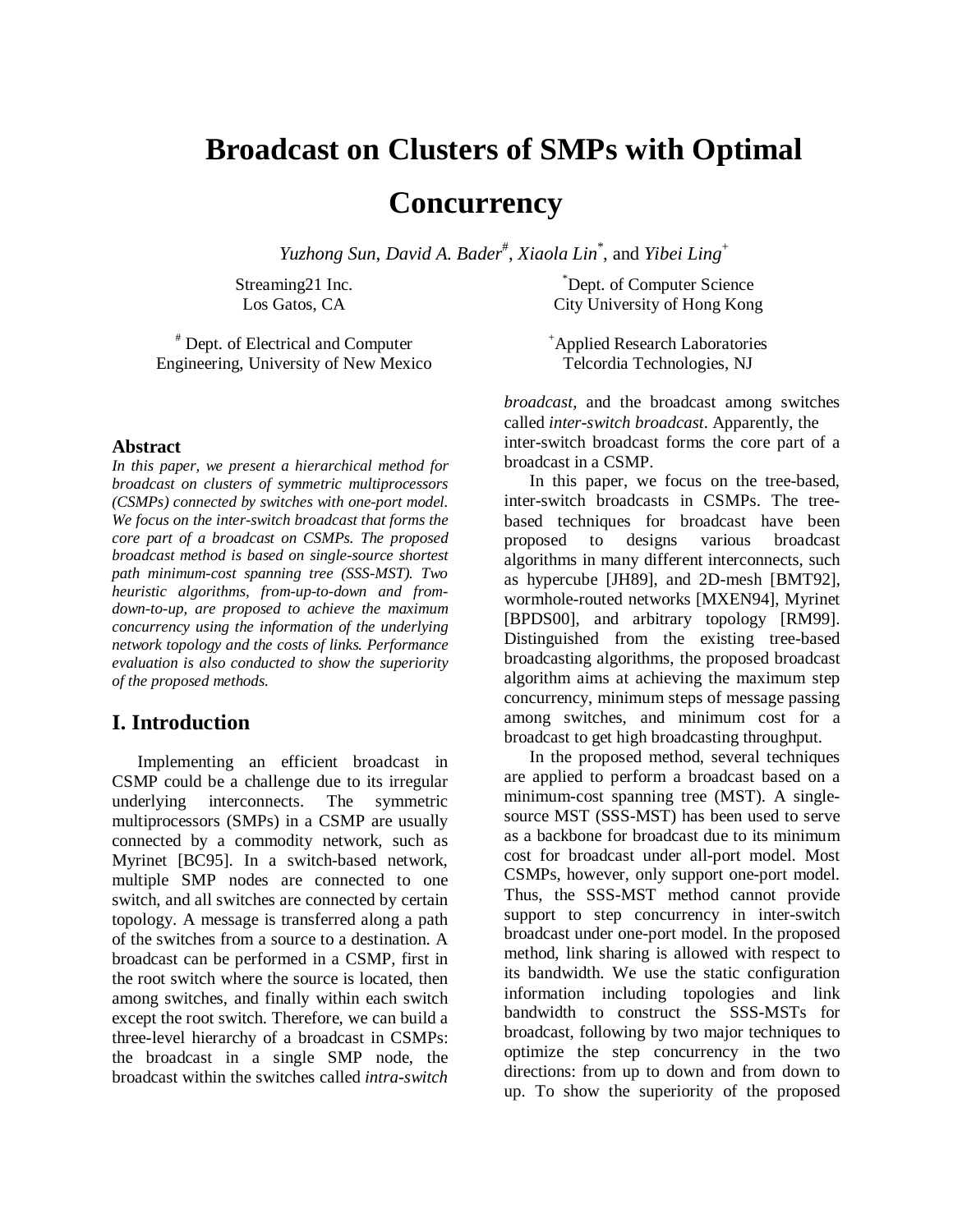method, we conducted the performance evaluation for the algorithm, and present the experimental results of the proposed algorithm.

### **II Broadcast in CSMPs**

 In this paper, we assume that a CSMP consists of a set of SMP nodes interconnected by a set of switches. The underlying network can be modeled as a graph in which communication is subject to the latency and the bandwidth properties of the underlying network. An SMP node (or SMP) is a shared-memory multiprocessor. Each SMP contains a number of identical processors, and has uniform access to the shared memory and other resources in the SMP. The CSMPs adopt one-port model such that each node can send and receive at most one message simultaneously. A *broadcast* is an operation in which a source (or root) processor broadcasts a message to all other processors in a broadcast group. All the processors in a broadcast group are referred as *working members*. Each SMP is connected to one switch in the network. A *working* SMP refers to an SMP that has at least one processor in the broadcast group. Similarly, a *working* switch is defined as the switch that connects at least one working SMP. We select an arbitrary working member as a leader for each working switch. Given a switch-based CSMP, we may have a graph  $G = (V, E)$ , where *V* corresponds to a set of switches on the CSMP, and *E* corresponds to a set of links between any pair of switches. Each link may consist of a couple of channels that may simultaneously transfer different messages [BPDS00]. The three-level hierarchy of a broadcast in CSMPs includes the broadcast in a single SMP node (Level 0), *intra-switch broadcast* (Level 1), *inter-switch broadcast* (Level 2).

 The proposed hierarchical broadcast covers the two important techniques used in [MSP99]: switch-ordered ring and link scheduling. The essence in the switch-ordered ring technique is to order the processors by switch to eliminate potential link contention. For each switch, only one local processor sends message to another processor on the other switch and only one remote processor receives message from a local

processor. On each level, each working SMP (working switch) should select a leader processor (leader SMP). Only these leader processors (leader SMPs) can communicate with other SMPs (switches). The proposed method puts no restriction on the underlying topology for inter-switch broadcast except the switchordered ring in [MSP99]. The topology for interswitch broadcast may be arbitrary (e.g., ring and tree). In the broadcast hierarchy, Level 0 and Level 1 can be implemented easily in hardware in SMPs and switches respectively.

#### **2.1 Using Single-Source Shortest-Path MST for Inter-Switch Broadcast**

 One of the design objectives for optimal broadcast is to have high broadcast throughput. An inter-switch broadcast should have as little negative impact as possible on the underlying interconnect for switches. A good switch routing should minimize the number of switches traversed by a message while making efficient use of the links as possible to reduce possible congestion and latencies.

 In the proposed hierarchical algorithm, single-source shortest path minimum-cost spanning trees (SSS-MST) is applied to order the switches in the inter-switch broadcast on switch-based CSMPs. The SSS-MST problem is defined in the inter-switch broadcast as follows: Given a  $G_w = (V, E)$ , we intend to find a shortest path from a given source vertex  $s \in V$  to every vertex  $v \in V$ , and deduce an SSS-MST  $T_w$ . We apply the well-known Dijkstra's algorithm in [D59] to produce a  $T_w$ for the  $G_w$ . The complexity of the Dijktras' algorithm is  $O(|V[G_w]|^2)$ .

#### **2.2 Heuristics for Optimal Inter-Switch Broadcast**

 The SSS-MST-based inter-switch broadcast may suffer from sequential effect under one-port model, which arises from a node with multiple children. The sequential effects prevent the step concurrency on an SSS-MST under all-port model.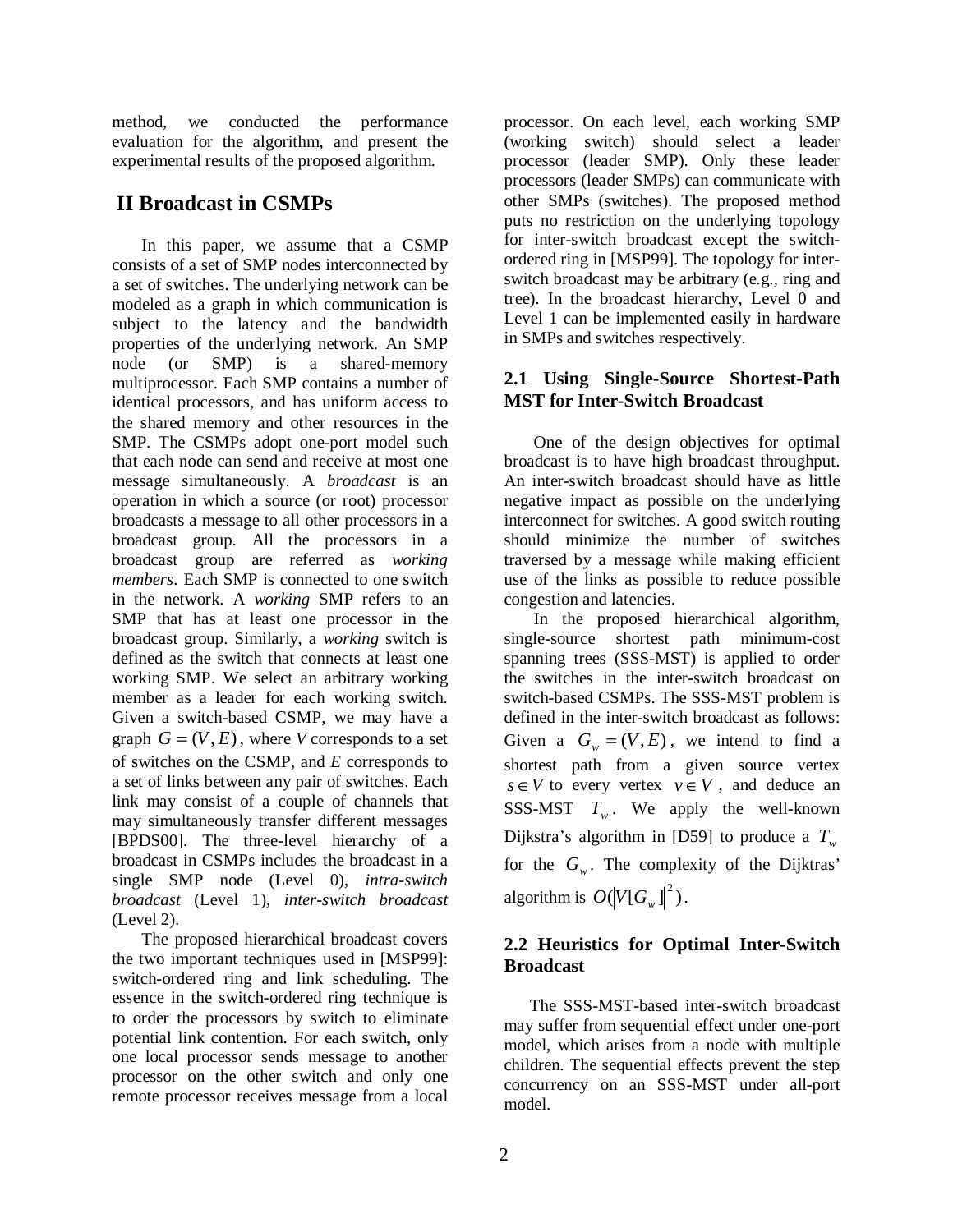The key to reduce the sequential effect is to find appropriate candidates of parents for nodes affected in the broadcast tree to increase the step concurrency in each step. The link connecting any two switches consists of a couple of channels. Each channel can transmit any messages independent of the other channels in the link. In the case that multiple working processors are connected to one switch, all of these working processors in one switch can serve as senders which forward simultaneously to another connected switch along those independent channels on the link between them.

 The following two major techniques are proposed in this paper to optimize the step concurrency in the two directions.

 *Down-to-up algorithm*: The down-to-up algorithm is to calculate the longest path *p* from one node to its descendants in the *Gw*. Any descendant of this node can receive the message broadcasted from the node in the weight  $w(p)$  of this path. The  $w(p)$  covers link weights and processor start-ups in node *v*. It is desirable to find the maximum  $w(p)$  from any node  $v$  to all its descendants. According to the  $w(p)$ <sub>v</sub> of node *v*, we can decide a sending order for nodes affected by a sequential effect. The down-to-up algorithm can globally optimize the send order for the children incident on any node *u*.

 For a switch-based cluster of SMPs, the procedure of transferring of a message from one switch to another can be divided into the two phases: the start-up and transmission. The latency incurred by the start-up is usually larger or even much larger than that of the transmission. The down-to-up algorithm can guarantee that the node with the longest level of the descendant in  $G_w$  always has the highest send priority. This strategy can overlap the transmission time for the descendants of a node to reduce the overall execution time for the broadcast.

*Step 1: while (1 ≠ 1) Then {* 

*Step 2: Each node u in the level l sends the sum*   $\sum_{u}$  *of its*  $w(p)$ <sub>*u*</sub>, and the weight of the link to its *parent to its parent. Notice that the*  $\sum_{u}$  *should include the start-up of the node u if it isn't a leaf;* 

*Step 3: Each node v in the level l* −1*selects the maximum*  $\sum_{u}$  *from all its children as its w*( $p$ )<sub>*v</sub>*;</sub> *Step 4: Each node u in the level l decides the send order for all its children in the descending order of the w*( *p*)*'s of all its children;* 

*Step 5: Decrease l by one. }* 

*Step6: Do the Depth-First-Search algorithm from the root and give each node a step number representing that the node should send a message.* 

Figure 2.1 The down-to-up algorithm under on-port model.

 *Up-to-Down algorithm*: This algorithm is used for the SSS-MST in an inter-switch broadcast. There are two rounds for the up-todown algorithm. The first round executes the breadth-first-search (BFS) over the SSS-MST starting from the root of the SSS-MST to find all the nodes with at least two descendants. Under one-port model, the nodes may suffer from sequential effects. During the BFS, all nodes searched are sorted according to their upper bounds on the weights of the shortest paths from the source node, which form a set  $S_H$ . This operation can be easily done because the SSS-MST, in fact, is a partly-sorted tree in the sense that the upper bound of a node should be greater than the upper bounds of any its predecessors. Therefore, when a node *v* with *m* children is searched out, we will select *m* −1 appropriate nodes in the current  $S_H$  as the direct predecessors of those *m* −1 children. If  $S_H \neq \phi$ , then each of the children will have different direct predecessor. This procedure is called *paralleling procedure*. In the second round, the well-known depth-first-search algorithm is used to find all sequential effects of the second case over the SSS-MST handled by the first round. For each of the found sequential effects, a paralleling procedure is applied to reduce the sequential effect.

*For an*  $SG_w$  *and the its height l:* 

*Assume that the root is at the level 1, the step for the root is zero, and each leaf i has that*   $w(p)_{i} = 0$ .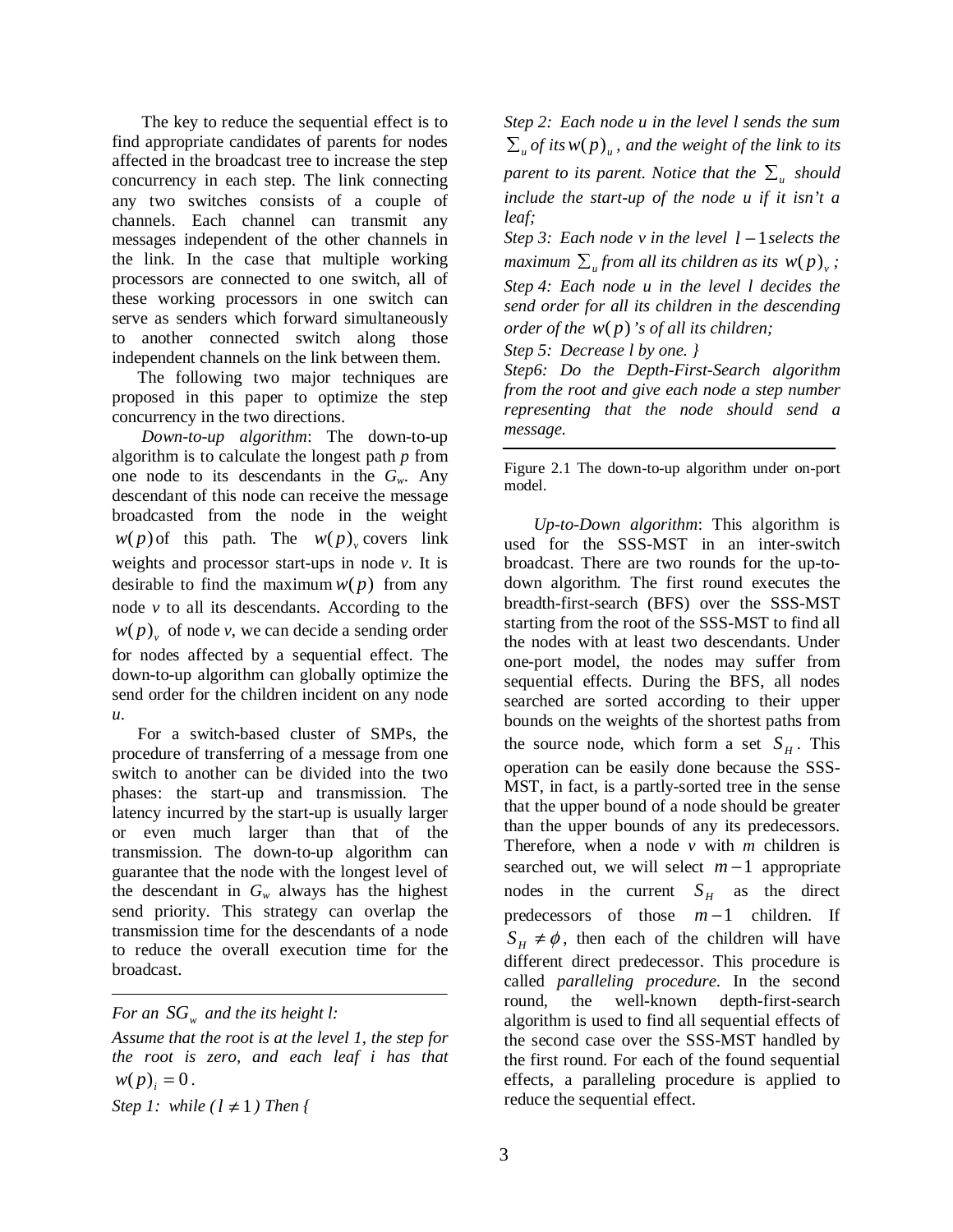The gap between the start-up and the transmission may significantly affect the finding of a predecessor for a node in the paralleling procedure to remove sequential effects. Thus, when making a choice of the predecessor for a node in the paralleling procedure, we should consider the two factors: the start-up and the bandwidth between switches. The former has been calculated in the down-to-up algorithm, while the latter has been given in the form of the weights on the graph  $G_w$ . According to our assumption, the  $V(G_w)$  only covers all the working switches on the cluster of SMP. The shortest path between two nodes  $u$  and  $v$  is calculated in the  $G_w$ , not for the network topology. The weight for a link between the nodes *u* and *v* are calculated by the default routing  $R_{cluster}$  on the network topology. For a switch-based cluster, the  $R_{cluster}$  may be shortest or the others selected by the users. Therefore, selecting the predecessors for the paralleling procedure on one node *v* can be done in  $S_H$ corresponding to the node *v* by the shortest-paths from the node  $v$  to the source crossing these predecessors. The weights for these shortestpaths are the sums of the weights of the path from the node *v* to these predecessors by the *Rcluster* , and the weights of the shortest-paths from these predecessors to the source on the  $G_w$ .

 A *window-slipped* technique is applied to gradually increase the range for the search. If the node *v* has *m* descendants, we specify a window of *m* −1 nodes and slip the window from the node *v* gradually until the  $m-1$  predecessors are found. Meanwhile, when we use the window-slipped technique, some contention for usage of the links may occur. Therefore, we also should consider the bandwidth of the links calculated by the  $R_{cluster}$ . We should guarantee that the number of paths contented for one link should not exceed the number of channels on the link. The up-to-down algorithm is given in Figure 2.2.

*Given a graph G for the inter-switch topology on a CSMP, and source s and its*  $SG_w$  *and the SSS-MST handled by the down-to-up algorithm:* 

*Step 1: Execute the BFS algorithm to find all the possible sequential effects of the first case and use the paralleling procedure to remove them; Step 2: Execute the DFS algorithm to find all the possible sequential effects of the second case paralleling procedure to remove them.* 

Figure 2.2 The up-to-down algorithm for removing all the possible sequential effects on the SSS-MST.

 Figure 2.3 depicts the algorithm for the paralleling procedure to remove the sequential effects.

*Given a graph G and Rcluster for the inter-switch topology on a CSMP, and source s and its*  $G_w$ *and the SSS-MST handled by the down-to-up algorithm, assume*  $S_H = \phi$  *and*  $S_H$  *is the holding set, each element of which holds the message.* 

*Step 1: At node v searched out by the BFS in the Step 1 of the up-to-down algorithm or the DFS in the Step 2 of the up-to-down algorithm,*   $S_H = S_H + \{v\}$  *and sort the*  $S_H$  *in the ascending order of the weights of the paths from the nodes in*  $S_H$  *to the source s.* 

*Step 2: if node v is a sequential-effected node with m children in the temporal axis (e.g., it is either the first case or second case), we build a window of the size m* −1*. Using the size, the m* −1*predecessors of the node v are selected as candidates for the direct parents of the m* −1 *children in the right-to-left direction on the*  $S_{\mu}$ . *Then check each*  $u_i$ ,  $0 < i < m$ , *of the candidates:* 

*Step 3: for each u<sub>i</sub>, if the step number of the node*  $u_i$  < the step number of the node v, then *the node*  $u_i$  *is invalid, got Step 7; otherwise do Step 4-6.* 

*Step 4: calculate the sum*  $\sum u_i$  *of the*  $d(u_i)$  *on the SSS-MST handled by the down-to-up*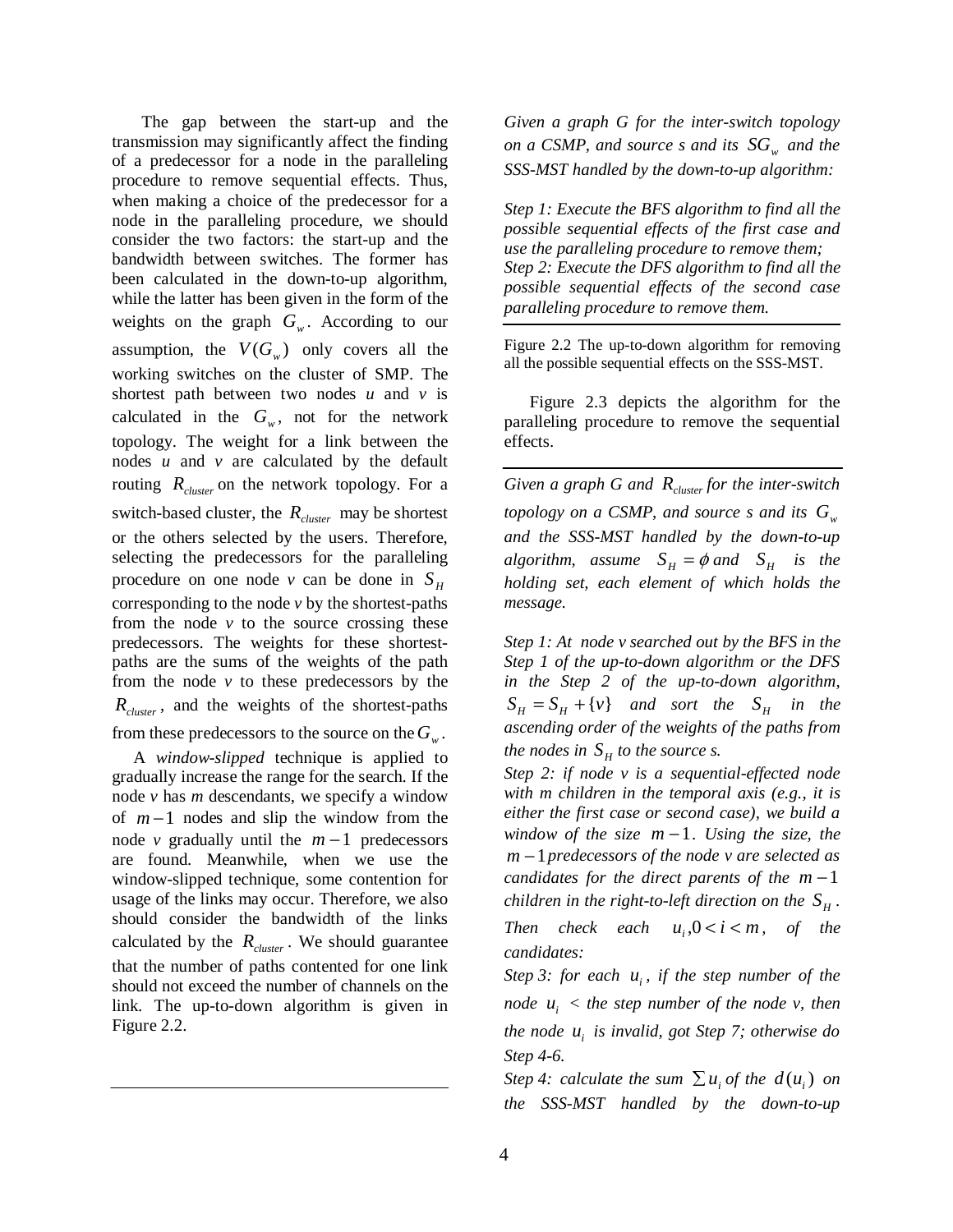*algorithm and the weight of the path from the node v to the node*  $u_i$  *by the*  $R_{cluster}$ *.* 

*Step 5: if the start-up of the node u<sub>i</sub> plus the weight from the node*  $u_i$  *to the node v is less than the sum of the multiplication of the start-up of the node v by the step number in which the node*  $u_i$  *receives a message from the node*  $v_i$ , *and, the sum of the weights of all the links whose step members are less than the step number of the link between the nodes*  $u_i$  *and v, then,* 

*Step 6: if each link along the path from the node <sup>i</sup> u to the node v doesn't exceed the number of* 

*channels of this link, then the node u<sub>i</sub> is a valid predecessor.* 

*Step 7: if the number of valid predecessors is less than m* −1*, the window is left-shifted on the <sup>H</sup> S , go to the Step 3 to check each candidates in the new window until all the overall*  $S_H$  *is searched.* 

*Step 8: Sort the valid predecessors k*   $(0 \leq k < m)$  *in the ascending order of the weights of the path from the source s to the node v traversing these predecessors. The node v sends a message along the link with the least step number j. The children denoted by the links of the step numbers from*  $j+1$  *to*  $j+k$  *are mapped to the sorted predecessors. Those links are removed while the step numbers of the node v is subtracted by k for those greater than j* + *k . Each valid predecessor is added a new step number equal to the least step number of the node v, while a new link is added between the predecessor and its mapped child of the node v* on the  $G_w$ , its weight is the weight of the path *from the predecessor to the child crossing the node v.* 

Figure 2.3 The algorithm for the paralleling procedure to remove sequential effects.

#### **III. Performance Analysis**

 We conducted an experimental comparison of the proposed hierarchical broadcast algorithm and the MPI standard broadcast function MPI\_Bcast(), varying the numbers of SMP

nodes and switches to measure the execution times for these two broadcast algorithms on the parallel architecture, a Linux Supercluster. The MPI Bcast uses a tree-based algorithm to broadcast the message from the root processor to blocks of processes in a group denoted by MPI\_COMM\_WORLD. A linear algorithm is then used to broadcast the message from the first process in a block to all other processes. The MPI\_Bcast does not consider the optimization of the broadcast tree using the topological and bandwidth information. The MPI\_Bcast uses the two-level hierarchy that is determined by MPIR\_BCAST\_BLOCK\_SIZE.

 The Myrinet-connected Linux Supercluster, called Roadrunner, is located at the Albuquerque High Performance Computing Center (AHPCC) of the University of New Mexico, USA [B99]. Roadrunner is an Alta Technology Corporation 64-node AltaCluster containing 128 Intel 450 MHz Pentium II processors. The supercluster runs the 2.2.12 Linux operating system in SMP mode with communications between nodes provided via a high-speed Myrinet network (full-duplex 1.2 Gbps). Each node contains components similar to those in a commodity PC, for instance, a 100 MHz system bus, 512KB cache, 512MB ECC SDRAM, and a 6.4 GB hard drive. The Myrinet topology consists of four octal 8-port SAN switches (M2M-OCT-SW8 Myrinet-SAN), each with 16 front-ports attached to each of 16 nodes, and 8 SAN backports attached to the other switches. We used the MPICH-GM implementation of MPI for Myrinet.

 To compare the MPI\_Bcast and the proposed hierarchical broadcast algorithms, we run two threads on each SMP nodes consisting of two processors. The thread 0 on each SMP node takes responsibility for the intra- and interswitch broadcasts. The MPI\_Bcast does not support the thread broadcast among threads on one SMP node. In our experiments, the SMP broadcast (Level 0) broadcast in the hierarchy is omitted for simplicity. The *self*-*congestion* technique is used for the congested message transmission suffer from the necessary congestion. Large-size messages (200,000 bytes) have been used in our experiments.

 We chose four cases to compare the MPI\_Bcast and the proposed algorithms. The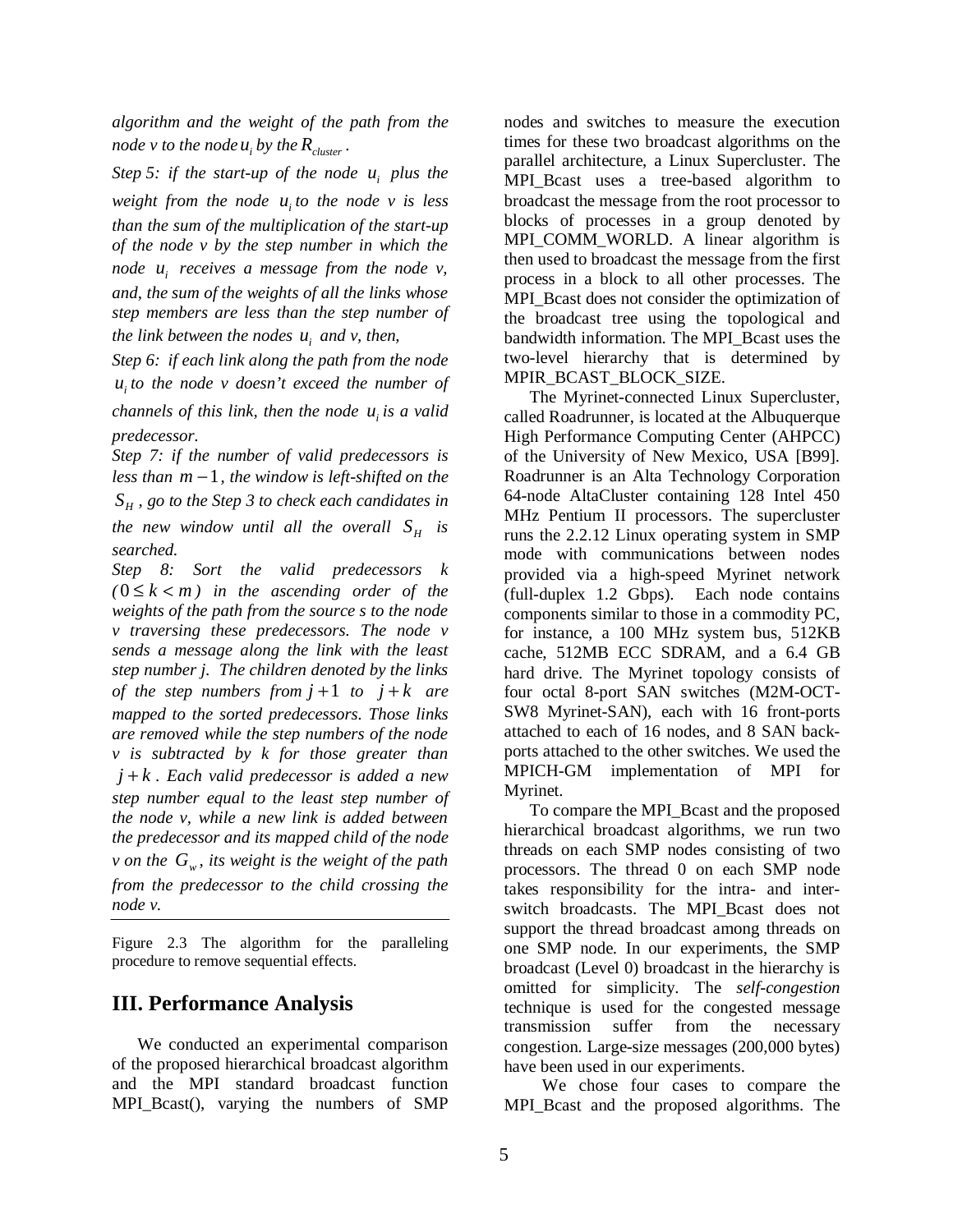sizes of the SMP nodes in the four cases are 64, 44, 38, and 28 respectively. Except the case of 64 SMP nodes, the other three cases obtain their configurations by the automatic system schedule, *Portable Batch System* (PBS), that provide a resource list for each batch job. The resource lists of jobs in the PBS give insight to the dynamic configurations of those jobs such as how many switches are occupied and how many SMP nodes are attached to each of those switches. In each case, we do a series of experiments based on the same configuration but varying the number of SMP nodes involved in one broadcast, i.e., the range of the SMP nodes are 8 to 64 in the case of 64 SMP nodes. Thus, in each case, we can do the experiment in various sub-configurations.

 The following experiments indicate that the proposed broadcast algorithm outperforms the MPI\_Bcast in the above four cases, shown in Figure 5.1, 5.2, 5.3, and 5.4 respectively. In general, the proposed broadcast reduces the execution time for broadcast by 20% compared to the MPI\_Bcast method. When the number of switches is greater than or equal to three, the proposed broadcast algorithm outperforms the MPI\_Bcast by 30%. Even in the experiments using one switch, the execution time of the MPI Bcast is often about 25% higher than that of the proposed algorithm, which shows that the proposed intra-switch broadcast algorithm outperforms the linear or tree-liked algorithm used by the MPI\_Bcast.

#### **V. Related Work**

 The technique of using tree in broadcasting has been proposed for a long time. Many researchers developed tree-based broadcast algorithm by taking advantage of the topological characteristics of the underlying interconnects, e.g., 2D-mesh in [BMT92], hypercube in [JH89]. These algorithms cannot be ported to other network topologies due to their dependence on the underlying topologies. Some researchers presented portable tree-based broadcast algorithms for various networks [BC95][JH89].



Figure 5.1 The experiments using up to four switches, up to 64 SMP nodes.



Figure 5.2 The experiments using up to three switches, up to 44 SMP nodes.



Figure 5.3 The experiments using up to four switches, up to 38 SMP nodes.



Figure 5.4 The experiments using up to four switches, up to 28 SMP nodes.